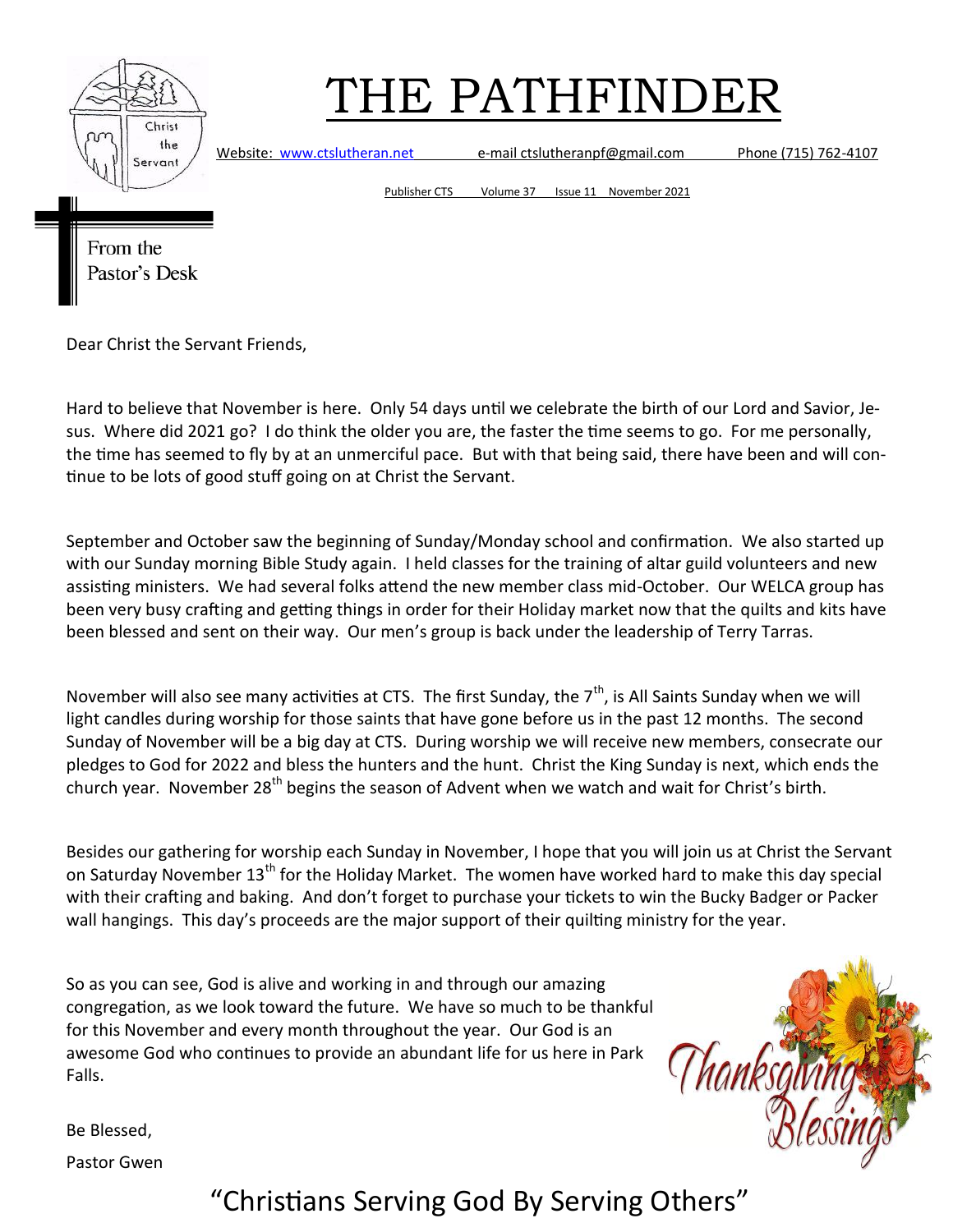

Website: [www.ctslutheran.net](http://www.ctslutheran.net/) e-mail ctslutheranpf@gmail.com Phone (715) 762-4107

Publisher CTS Volume 37 Issue 11 November 2021



## **Office Hour for Pastor - November 2021**

| November 1st  | 1:00-4:00 pm |
|---------------|--------------|
| November 3rd  | 2:00-5:00 pm |
| November 8th  | 1:00-4:00 pm |
| November 10th | 2:00-5:00 pm |
| November 15th | 1:00-4:00 pm |
| November 17th | 2:00-5:00 pm |
| November 22nd | 1:00-4:00 pm |
| November 24th | 2:00-5:00 pm |
| November 29th | 1:00-4:00 pm |

## **Choir Practice—Monday**

Choir practice is postponed due to Covid 19. Please watch bulletin for further accountments.

### **Women's Group—Monday**

| $10:30$ am         |
|--------------------|
| $10:30$ am         |
| $10:30 \text{ am}$ |
| $10:30$ am         |
| $10:30 \text{ am}$ |
|                    |

### **Men's Group—Thursday**

November 4th 5:00 pm-6:00 pm November 11th 5:00 pm-6:00 pm November 18th 5:00 pm-6:00 pm November 25th No Men's Group

## **Confirmation—Wednesday**

| November 3rd  | 4:00 pm-5:00 pm |
|---------------|-----------------|
| November 10th | 4:00 pm-5:00 pm |
| November 17th | 4:00 pm-5:00 pm |
| November 24th | No Confirmation |
|               |                 |

### **Bible Study—Sunday Morning**

November 7th 11:00 am –12:00 pm November 28th 11:00 am –12:00 pm

**Sunday Monday School**

November 8th 4:15 pm –5:15 pm November 22nd 4:15 pm –5:15 pm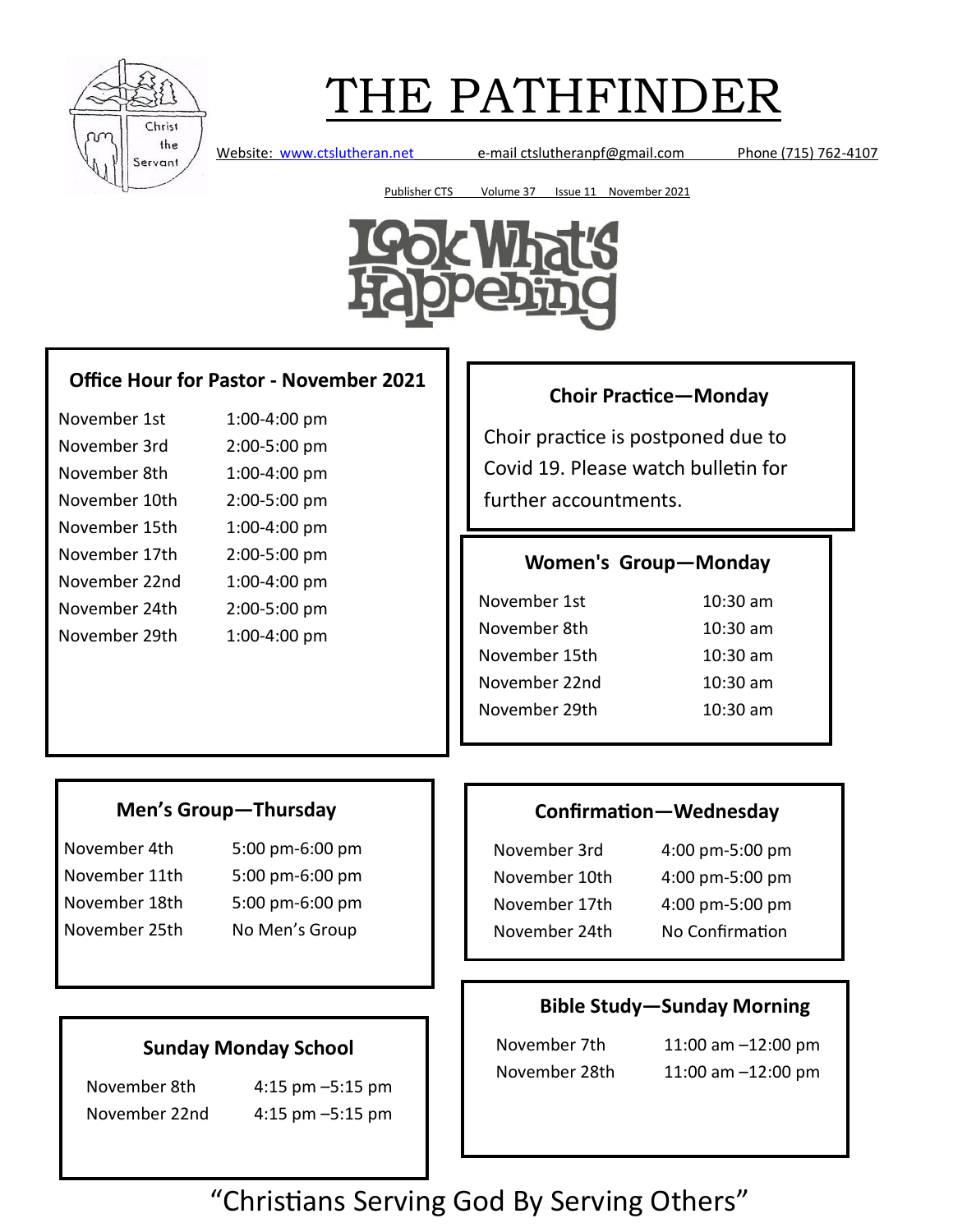

Website: [www.ctslutheran.net](http://www.ctslutheran.net/) e-mail ctslutheranpf@gmail.com Phone (715) 762-4107

Publisher CTS Volume 37 Issue 11 November 2021



## **November Bible Readings**

#### **November 7th —All Saints Sunday**

First Lesson Isaiah 25:6-9 Psalm 24 Second Lesson Revelation 21:1-6a Gospel Lesson John 11:32-44

#### **November 14th —25th Sunday after Pentecost**

First Lesson Daniel 12:1-3 Psalm 16 Second Lesson Hebrews 10 :11-14, 19-25 Gospel Lesson Mark 13:1-8

#### **November 21st—Christ the King Sunday**

First Lesson Daniel 7:9-10, 13-14 Psalm 193 Second Lesson Revelation 1 :4b-8 Gospel Lesson John 18:33-37

#### **November 28th—First Sunday of Advent**

First Reading Jeremiah 33:14-16 Psalm of the Day Psalm 25:1-10 Second Reading 1 Thessalonians 3:9-13 Gospel Lesson Luke 21:25-36



**Therefore confess your sins to one another, and pray for one another, that you may be healed… James 5:16.**

Please remember these people and requests in your prayers.

**Health/ Concerns**: Tom, Sheila, Pete, Cyndi, Pastor Gwen, Bob, Kathy, Nancy, Chip, Scott, Janet, and Dina.

**Military** - Anton, Allesa Marrie, Amy Smith, and Natalie.

CTS Church Council, Men's Group, WELCA, Quilting Ministry, Adult Bible Studies, CTS Youth, AIDS orphans in Malawi, Hunger and poverty in the world, and those struggling with the Coronavirus.

**\*\*\*\*\*\*\*\*\*\***

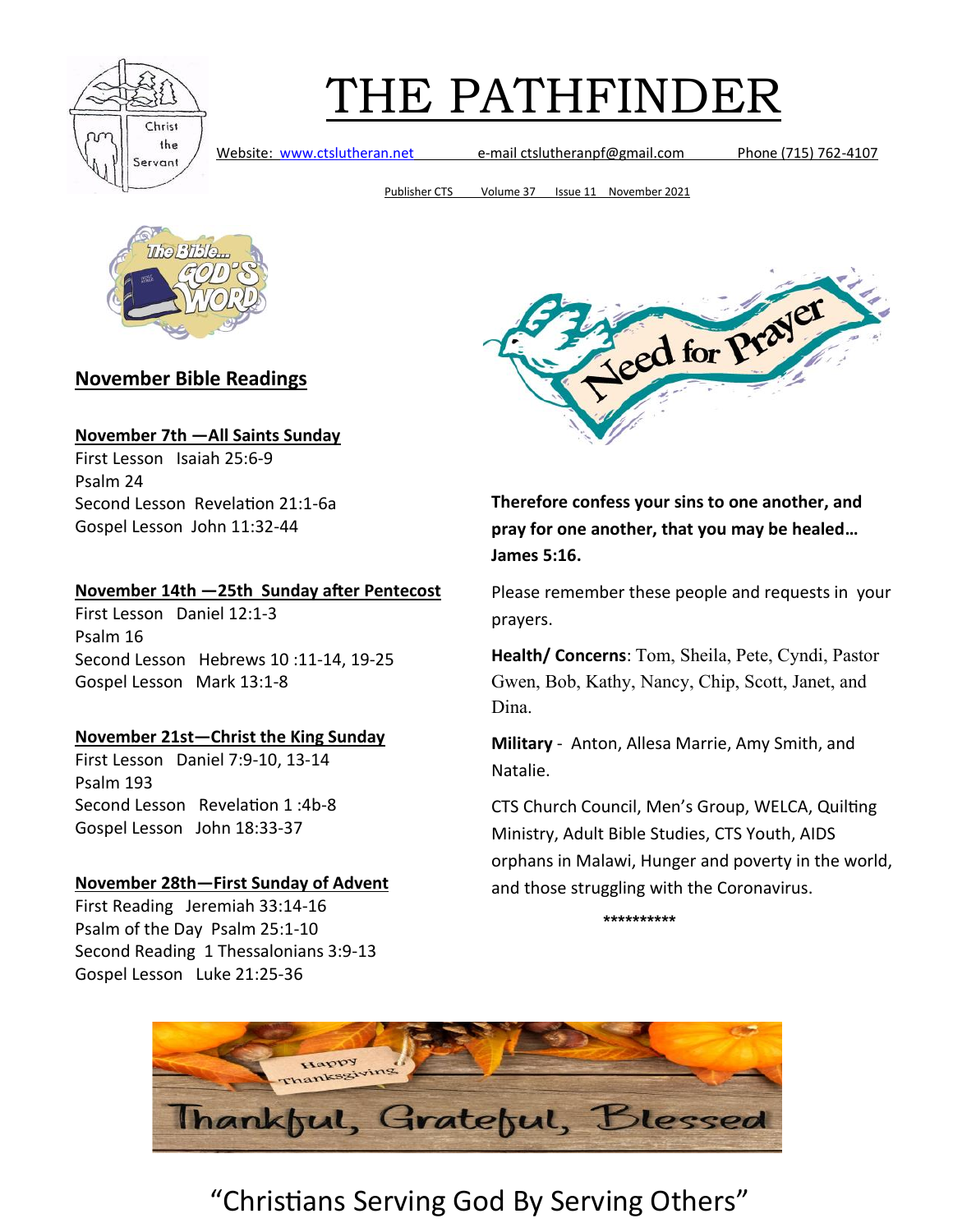

We are looking for pictures of functions at Christ the Servant. Barb Lofthus has been putting together our history and has found that we have very few pictures from the last ten years. If you would like to share things like: picnic, VBS, Sunday School, funerals, groups of our people working events outside of our building, USPS food drive, parade floats, Lego day, etc. Please email them to our church [ctslutheranpf@gmail.com.](mailto:ctslutheranpf@gmail.com) Older pictures will also be accepted in printed form.

A few good musicians. We are looking for a few young musicians to share their talents with us during worship this fall. I hope you and/or your child would consider singing or playing some sacred special music during worship. Please see Pastor Gwen.

Terry Tarras is leading the Men's Group on Thursday evenings at 5:00 p.m. He has some special things planned for this fall so I hope that all the men of the congregation will come and join in.

Our Health Safety Team will continue to assess our response to COVID-19. We will post signs on the door if we should make the decision to close the church or if we have to go back to requiring masks. Also, please note that our worship may also be adjusted for the safety of all present. And in the mean time please feel free to use the masks, hand sanitizer provided on the front table and remember social distancing.

## **Mark your calendars for these special events:**

November 7th - All Saint's Day

November 13th - Holiday Market

November 14th - Consecration Sunday, New Member Sunday, and Blessing of the Hunters and Hunt

November 29th - Advent Begins

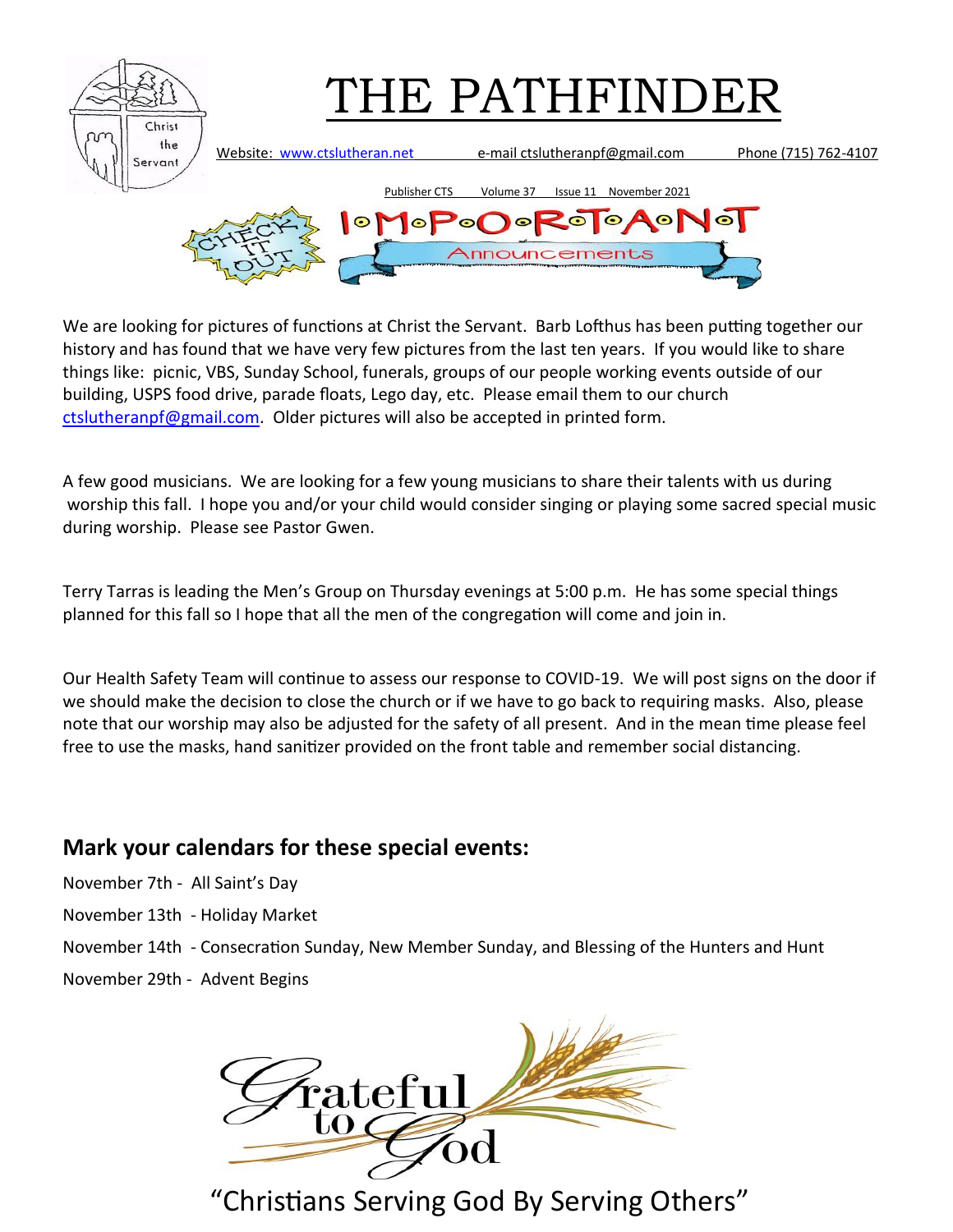

Website: [www.ctslutheran.net](http://www.ctslutheran.net/) e-mail ctslutheranpf@gmail.com Phone (715) 762-4107

Publisher CTS Volume 37 Issue 11 November 2021

**WELCA News – November 2021**

**HOLIDAY MARKET is approaching quickly! Mark your calendars for Saturday, November 13th from 9a.m. to 2 p.m.** 

If you have stopped by the Fellowship Hall the last few Mondays you would think you were in a "makers" workshop. Thank you to all who have been using their creativity to transform all sorts of materials into decorative and useful items that will be on sale at the Market.

Please take note of the following important announcements:

\*SOUPS and CHEESE BALLS: We are selling soups and cheese balls by ADVANCE ORDER ONLY. The deadline to place ADVANCE ORDERS is NOVEMBER  $1<sup>st</sup>$ . There may be a limited number available the day of the market but that cannot be guaranteed. Soup choices are Mama's Beer Chili, Cheesy Chicken Corn Chowder and Greek Lemon Chicken Noodle. Cheese ball choices are Cheddar and Cranberry Pecan.

Sign up sheets are on the bulletin board, or you can contact Liz Carpenter or Barb Schindhelm or call Lori at Sweet Brew to place your order.

\*\*RAFFLE: By now you have probably had the opportunity to view the Green Bay and Bucky wall plaques and our mission quilt raffle items. Tickets are available Sunday morning during coffee hour and at several local businesses. You can see these great items on display at Sweet Brew.

\*\*\*BAKE SALE: Sign up sheets are on the bulletin board for donations to the bake sale. Cookies, breads, candies, snacks are all good sellers. Please sign up and share your homemade goodies.

Craft and Bake Sale items can be dropped off at the church by noon Friday, November 12<sup>th</sup>.

Please invite your family and friends and neighbors to the Holiday Market. It's not just a fun outing and an opportunity to find unique gifts, but also an excellent way to support people in need through our quilt and kit ministry.

Blessings to all,

Liz